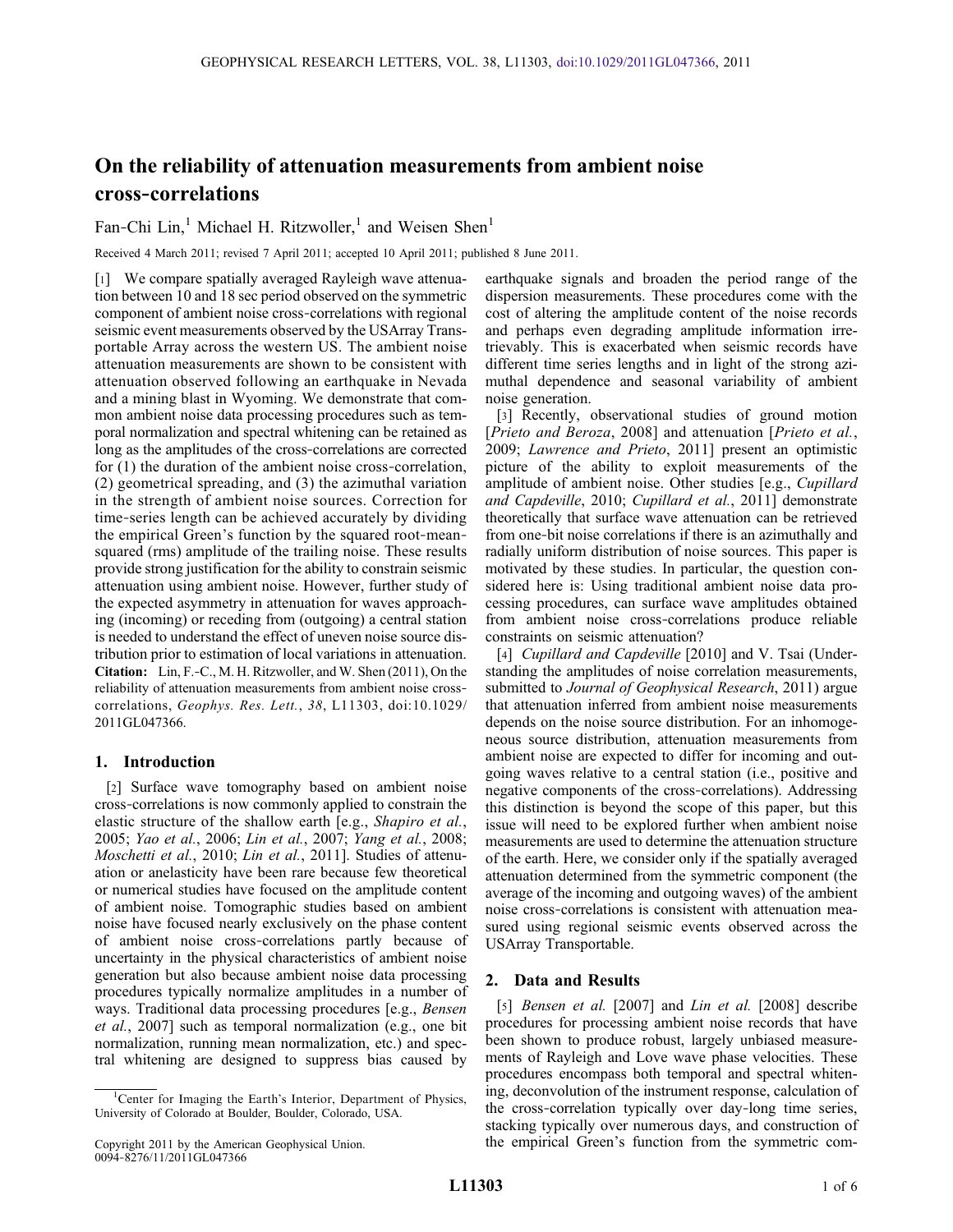

Figure 1. (a) A linear relationship between the squared rms amplitude of the trailing noise and the number of days being cross‐correlated is demonstrated with the TA station pairs A23A‐I23A (red plus) and J23A‐I23A (green cross). (b) Length‐ corrected ambient noise amplitude measurements for the 18 sec Rayleigh wave with TA station M12A (star) at the center. Triangles are station locations with valid amplitude measurement where measured amplitudes are color coded within the triangle and interpolated between stations using minimum surface curvature. Dashed lines bracket azimuths between 340° and 360° used for measurements in Figure 2a. (c) Same as Figure 1b but for the 10 sec Rayleigh wave with I23A at the center. Dashed lines bracket azimuths between 300° and 310° for measurements shown in Figure 2b. The locations of stations A23A and J23A used in Figure 1a are also identified. (d, e) Same as Figures 1b and 1c but for the seismic event measurements following the Wells Nevada earthquake (EQ) and the Wyoming mining blast (MB) whose locations are shown with stars.

ponent of the cross-correlation. These procedures together define what we refer to as the "traditional method" of ambient noise data processing in which no attempt has been made to retain amplitude information in the empirical Green's functions. Here we consider the additional procedures that must be taken so that attenuation can be inferred reliably from the amplitude measurements performed on the empirical Green's functions. To address this question we use ambient noise cross‐correlations obtained between October 2004 and April 2010 using all EarthScope USArray Transportable Array stations in the US.

[6] It is important to acknowledge at the outset that with traditional ambient noise data processing, aspects of the amplitude field are definitely lost. Because the amplitudes are normalized during temporal normalization and spectral whitening, the amplitude of ambient noise empirical Green's functions is rendered unitless and absolute amplitude information is lost. In addition, the ambient noise wavefield is normalized individually at each station so that local

structural amplification (e.g., by sedimentary basins) is also lost. However, it is possible that propagation dependent attenuation, which requires only meaningful relative amplitude measurements, may be estimated reliably.

[7] To recover reliable relative amplitude measurements and use them to constrain attenuation, the traditional data processing method must be extended in two ways. First, it is important to account for the total length of the ambient noise records that were cross‐correlated [Bendat and Piersol, 2000]. We do this by dividing the empirical Green's function by the squared root‐mean‐squared (rms) amplitude of the trailing noise. Here, we use trailing noise at correlation lags times between 1500 and 2500 sec (Figure S1 of the auxiliary material), $<sup>1</sup>$  which is well separated from the sur-</sup> face wave packet and coda in this study. In this time window, the observed cross‐correlation signals correspond to

<sup>1</sup> Auxiliary materials are available in the HTML. doi:10.1029/ 2011GL047366.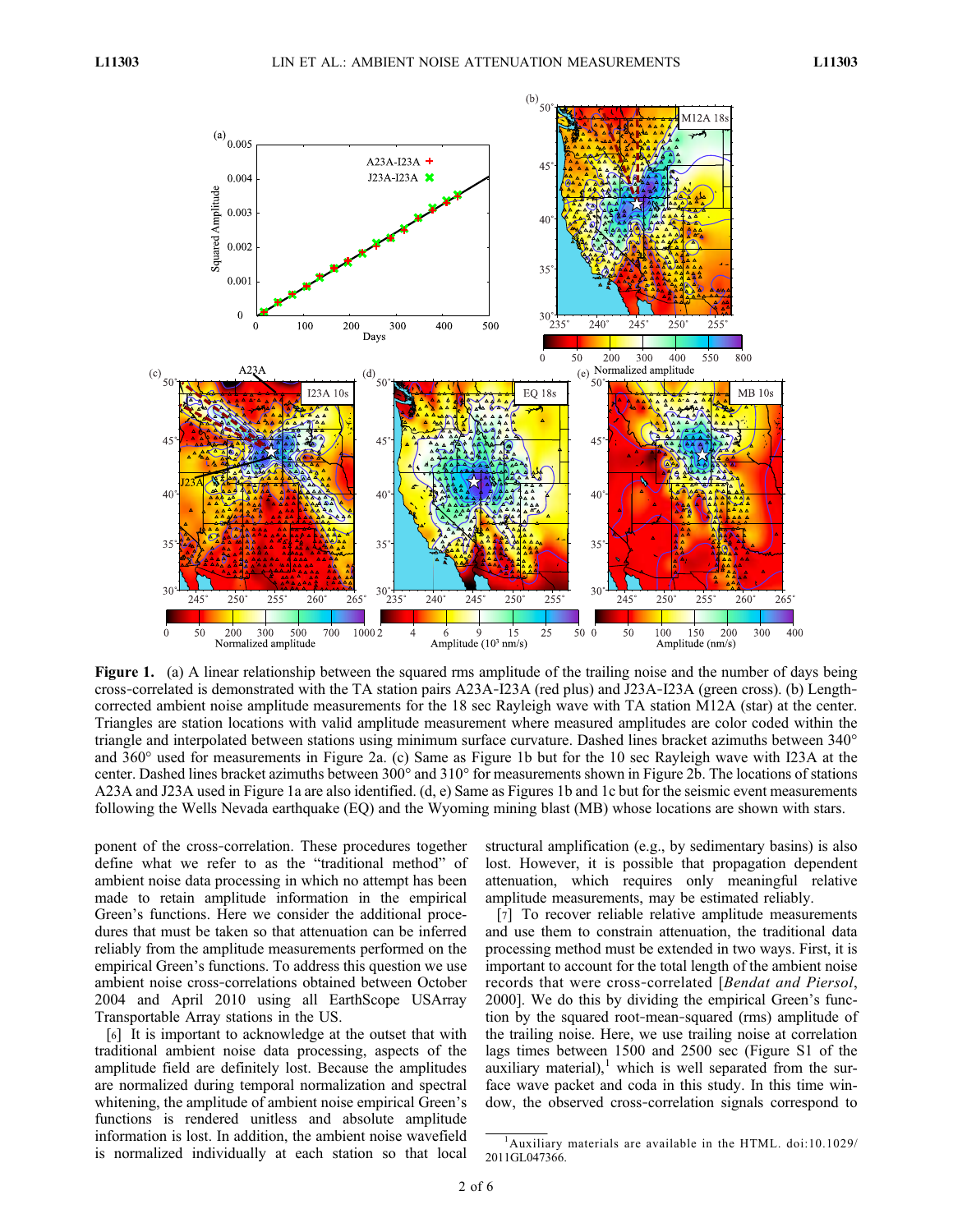

Figure 2. (a) The amplitude of ambient noise (corrected for time-series length and geometrical spreading) is plotted versus distance at 18 sec period for the TA central station M12A in Nevada. The red points are for measurements within the azimuthal window shown with dashed lines in Figure 1b. The blue bars present the mean and the standard deviation of the mean of the measurements within each 100 km distance bin. Only bins with more than 20 measurements are kept. The solid black line is the best fitting line through the blue bars; slope and intercept with uncertainties are labeled. (b) Same as Figure 2a but for similarly corrected ambient noise measurements at 10 sec period for central station I23A in Wyoming where the red symbols are from the azimuthal window identified in Figure 1c.

incoherent noise observed at the two station and will, therefore, superpose randomly. Due to temporal normalization and spectral whitening, the level of the trialing noise is approximately the same for each daily cross‐correlation and for each station pair.

[8] As Figure 1a shows, the squared rms amplitude of the trailing noise increases linearly with the duration of the cross‐correlation time series and can be used as proxy for time series length. This approach would be particularly useful when the actual time series length is either unknown or known poorly, for example, due to gaps within the noise time series that were not kept track of accurately. We refer to empirical Green's functions processed in this way as "length‐corrected". The second refinement in ambient noise data processing is discussed below.

[9] To illustrate the amplitude measurements and attenuation coefficients determined from ambient noise, we use empirical Green's functions obtained between TA stations in the western US with two center stations M12A and I23A in northeastern Nevada and eastern Wyoming, respectively.

These stations are chosen because they are near two seismic events, which allow us to compare directly the attenuative decay based on the ambient noise and seismic event measurements. The two events are the magnitude 6.0 Wells, Nevada earthquake (EQ) that occurred on February 21, 2008 and a large mining blast (MB) in eastern Wyoming that took place on August 6, 2009.

[10] We perform frequency-time-analysis (FTAN) [Bensen et al., 2007] to measure amplitudes between 5 and 25 sec period for both the ambient noise empirical Green's functions and waveforms following the two seismic events. Figures 1b–1e present the length-corrected amplitude measurements that satisfy selection criteria at 18 sec period for ambient noise with center station M12A and the Nevada earthquake and at 10 sec period for ambient noise with center station I23A and the Wyoming mining blast. Amplitude measurements are used only when the signal‐to‐ noise ratio is greater than 8 and distance is greater than 100 km and 50 km for 18 and 10 sec period, respectively. These selection criteria are designed to remove potentially inaccurate amplitude measurements.

[11] For an impulsive force that emits a wave that propagates in a homogeneous attenuative medium, the amplitude A and the distance r are related at each period as follows:

$$
A(r) = \frac{1}{\sqrt{r}} e^{-\alpha r}
$$
 (1)

where  $1/\sqrt{r}$  results from geometrical spreading and  $\alpha$  is the attenuation decay constant.  $\alpha$  is related to the attenuation quality factor Q by  $\alpha = \pi f/UQ$ , where U is the group velocity and  $f$  is the wave frequency [e.g., *Prieto et al.*, 2009]. To test how well equation (1) explains amplitude measurements obtained from the empirical Green's functions and whether  $\alpha$ can be reliably constrained, Figures 2a and 2b present the log of the length-corrected amplitude  $A_i$  corrected for geometrical spreading,  $log(A_i\sqrt{r_i})$ , as a function of distance,  $r_i$ . The length‐normalized amplitude measurements are taken from Figures 1b and 1c where  $i$  is the index for empirical Green's functions.

[12] A clear distance trend is observed in Figures 2a and 2b, although scattering is significant. Measurements taken at similar azimuths, however, are much less scattered (red symbols in Figures 2a and 2b). As a preliminary constraint on the decay constant, measurements within each 100 km bin are combined to estimate the mean and the standard deviation of the mean (blue bars in Figures 2a and 2b) and then fit with a straight line. The resulting slope and intercept are the best fitting decay constant and log corrected amplitude at zero distance. Distance bins with fewer than 20 amplitude measurements are discarded.

[13] Most of the scatter about the linear trend seen in Figures 2a and 2b is caused by the azimuthal dependence of the strength of the incoming ambient noise energy, as seen clearly in the ambient noise amplitude measurements presented in Figures 1b and 1c. Let us define the "amplitude factor" as ratio between the observed amplitude and the fit lines in Figure 2. Figures 3a and 3b show that the amplitude factor for ambient noise depends strongly on azimuth. We calculate the weighted average and the standard deviation of all the amplitude factors within each 8° azimuthal window where a Gaussian weight with 2° half width is used. Amplitude factors that deviate more than 1.5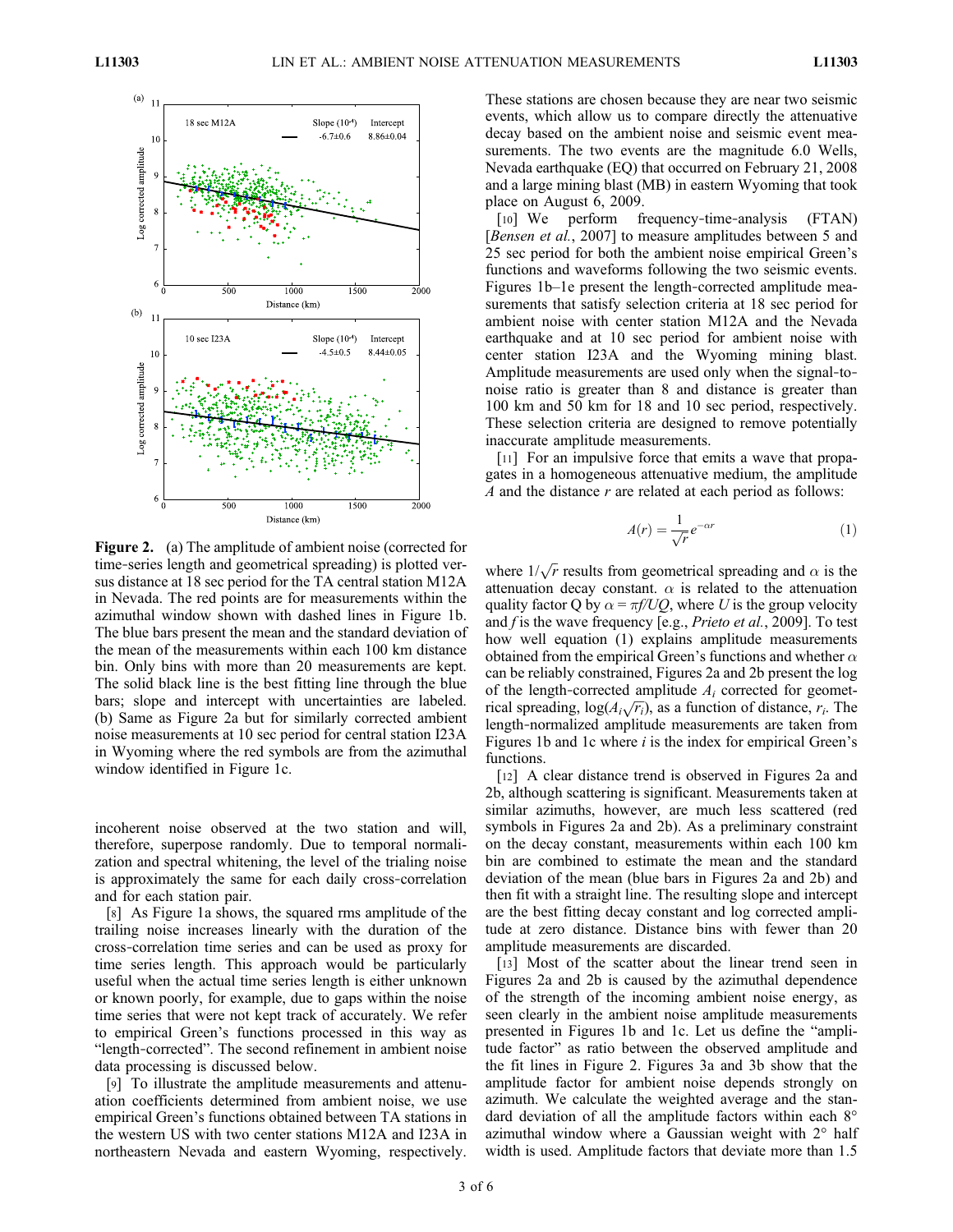

Figure 3. (a) The azimuthal dependence of the amplitude factor for ambient noise amplitude measurements with central station M12A at 18 sec period corrected for time series length and geometrical spreading. The green solid line is the weighted average amplitude factor. (b) Same as Figure 3a but for central station I23A at 10 sec period.

standard deviations from the average or the corresponding standard deviation is larger than 0.5 are discarded. While the majority of the measurements are retained, around 10– 15% of the measurements are discarded in this process. Note that an approximate 180° azimuthal periodicity is observed for the amplitude factors shown in Figures 3a and 3b, which is caused by the use of the symmetric component of the cross‐correlations in constructing the empirical Green's functions.

[14] These observations lead to the second modification to the traditional ambient noise data processing procedure. To remove the effect of the azimuthal variations on the decay constant, we divide the amplitude measurements obtained on the length‐corrected empirical Green's functions by their corresponding azimuthally dependent average amplitude factor. We refer to the amplitude measurement processed in this way as "azimuth corrected". The azimuth corrected amplitudes of ambient noise and seismic events are shown in Figure S2. The decay constants estimated from amplitude measurements without this azimuthal correction may potentially be biased if the azimuthal distribution of the measurements is distance dependent.

[15] Figure 4 presents the length and azimuth corrected amplitude measurements versus distance. Compared to Figures 2a and 2b, a significant reduction in scattering is observed (Figures 4a and 4b). Following the same approach, the decay constant is re‐estimated but with much lower uncertainty. The uncertainties with center stations M12A



Figure 4. (a) Red symbols: the amplitude of ambient noise corrected for geometrical spreading as well as the length and azimuth corrections plotted versus distance at 18 sec period for the central station M12A (Nevada). Violet symbols: azimuthally corrected amplitudes measured at 18 sec period following the Wells earthquake. The green/yellow bars represent the mean and the standard deviation of the mean of all measurements within each 100 km bin and the solid blue/ dashed black lines are the best fit lines. The y‐axis on the left and right are for ambient noise and seismic event measurements, respectively. (b) Same as Figure 4a but for measurements at 10 sec period for ambient noise at central station I23A (red symbols) and the Wyoming mine blast (violet symbols). (c) Same as Figure 4a but for 10 sec Rayleigh wave measurements. The slope and intercept with uncertainties for the fit lines are labeled (AN, ambient noise; MB, mining blast; EQ, earthquake).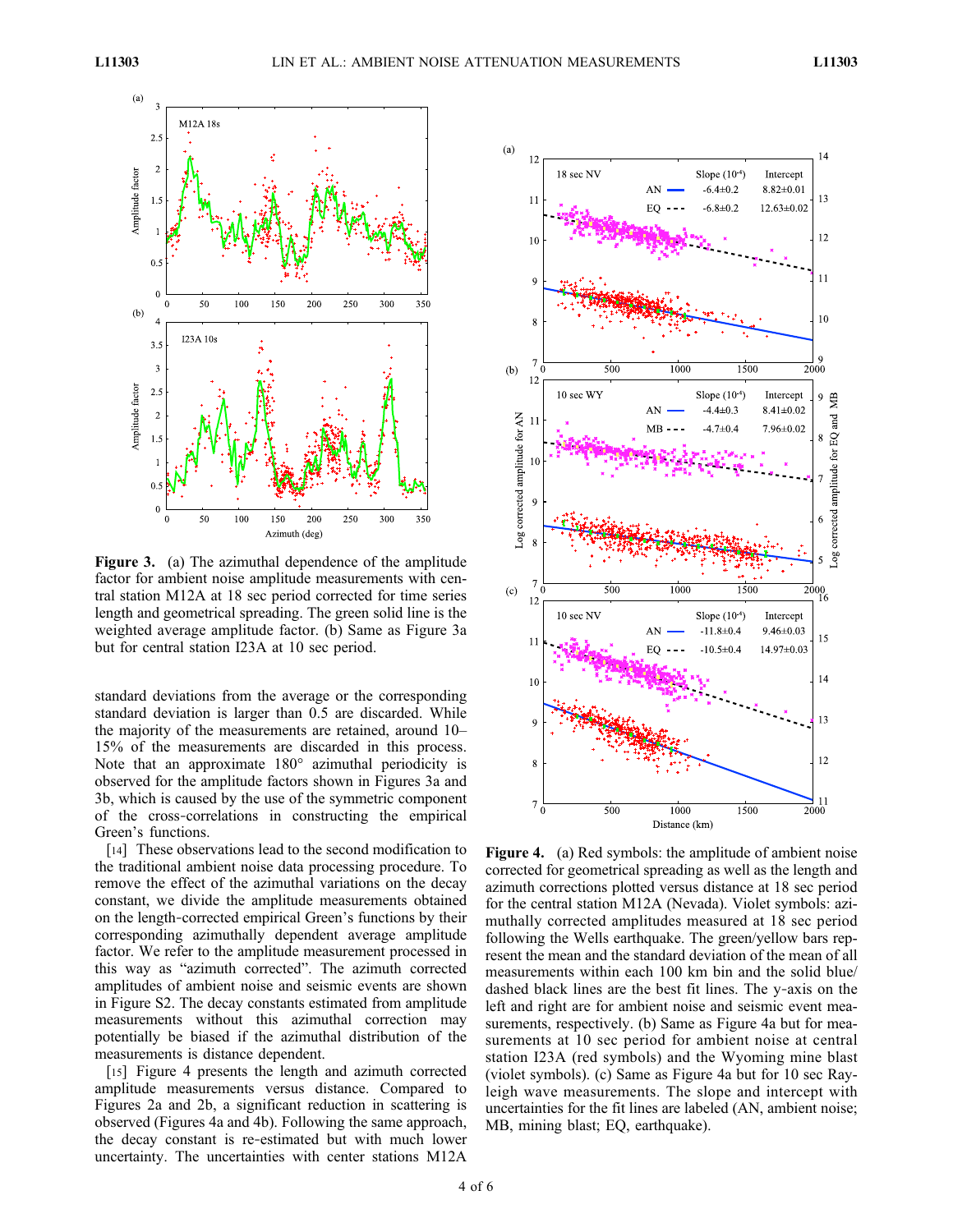and I23A are now 2.4% and 5.8%, respectively, compared to 8.8% and 10.1% shown in Figure 2.

[16] Figures 4a and 4b also present amplitude measurements versus distance for the seismic events. These measurements are subjected to the same selection criteria as the ambient noise measurements and have also been azimuth‐ corrected to account for the source radiation pattern (Figure S2). In Figure 4c, we also present the result for central station M12A and the Wells, Nevada earthquake at 10 sec period. The Wyoming mining blast does not have good signals at 18 sec period and this result is not presented. In all three cases, the decay constants estimated from ambient noise and the seismic events are consistent, with differences around 6%, 4%, and 12% (or 1.4 $\sigma$ , 0.6 $\sigma$ , and 2.1 $\sigma$  where  $\sigma$  is the expected uncertainty for the difference) for Figure 4a–4c respectively.

[17] The decay constants that we estimate here are averages over large regions surrounding the center station or seismic event where amplitude measurements are obtained. The ∼1 × 10<sup>-3</sup> km<sup>-1</sup> decay constant (Q ~ 100) at 10 sec observed with ambient noise for the center station M12A and the Wells, Nevada earthquake, is about two times larger than the  $\sim$ 4 × 10<sup>-4</sup> km<sup>-1</sup> decay constant (Q ~ 200) observed with ambient noise for the center station I23A and the Wyoming mining blast. This difference may reflect a warmer and perhaps weaker crust in northern Nevada and the Great Basin compared to eastern Wyoming and the Great Plains. While the mining blast does not provide good measurements at 18 sec period, the analysis at 18 sec period for ambient noise with central station I23A in Wyoming gives a decay constant of  $\sim$ 3 × 10<sup>-4</sup> km<sup>-1</sup> (Q ~ 200), which is again roughly half of the decay constant (~ $6 \times 10^{-4}$  km<sup>-1</sup>; Q ∼ 100) observed for ambient noise with center station M12A and the Wells earthquake in the western US. The decay constants we observed are slightly smaller than the constants presented by Prieto et al. [2009] in southern California probably due to thicker sediments in southern California.

### 3. Discussion

[18] We demonstrate that the spatially averaged attenuation observed with ambient noise and regional seismic event measurements observed with the USArray Transportable array are consistent. In particular, we show that traditional ambient noise data processing procedures [e.g., Bensen et al., 2007] can be retained as long as amplitudes are corrected for (1) the duration of the ambient noise crosscorrelation (length normalized), (2) geometrical spreading, and (3) the azimuthal variation in the strength of ambient noise sources (azimuth normalized). Length correction can be achieved accurately by dividing the empirical Green's function by the squared root-mean-squared (rms) amplitude of the trailing noise. These results corroborate the earlier studies of Prieto and Beroza [2008] and Prieto et al. [2009] and further justify the ability to constrain the attenuation structure of the earth using ambient noise, with only slight extension to traditional data processing schemes.

[19] The ability to constrain attenuation based on ambient noise empirical Green's is perhaps somewhat surprising. The effect of data processing procedures such as temporal normalization and spectral whitening on amplitude measurements is not as variable from station to station as previous suspected. This apparently is because amplitude normalization effects average out statistically for the long time series used. This is consistent with theoretical studies [Cupillard et al., 2011; Tsai, submitted manuscript, 2011), that show that temporal normalization, such as one‐bit normalization and spectral whitening, will not alter the relative amplitude decay if the noise sources are homogeneously distributed. Recently, Prieto et al. [2009] suggested that fundamental modifications to traditional data processing procedures are needed to obtain reliable amplitude information. In particular, they argued quite reasonably that the use of a shorter time window (e.g., 2‐hr instead of one day) for cross-correlation would effectively remove earthquake signals but also retain more accurate information about the amplitude of ambient noise. However, the procedure they advocate is actually quite similar in effect to the temporal normalization that is applied in traditional ambient noise data processing [e.g., Bensen et al., 2007], where the average absolute mean is computed in a 128 sec sliding time window [*Lin et al.*, 2008] and the time-series is normalized by this value. In addition, application of coherency, as advocated by Prieto et al. [2009], is similar to the crosscorrelation with the spectral whitening that we apply. *Prieto* and Beroza [2008] use the impulse response function (i.e., instead of spectral whitening, where the amplitude spectrum at the center station is used to normalize the spectrum at all other stations) to study the local amplification of ground motion. However, our use of spectral whitening inhibits observation of local amplification, but this may actually benefit observation of attenuation.

[20] The second reason why our result remains somewhat surprising is because of actual inhomogeneities in the source distribution of ambient noise. While both numerical [Cupillard and Capdeville, 2010] and theoretical (Tsai, submitted manuscript, 2011) studies show cases where the estimated attenuation is biased because of an inhomogeneous source distribution, no apparent bias is observed in our spatially averaged attenuation estimates. In order to exploit the attenuation measurements derived from ambient noise to infer spatial variations in attenuation, or perhaps even the anelasticity, it will be important to investigate the asymmetry in attenuation expected between waves approaching (incoming) or receding from (outgoing) from a central station. This will be the subject of a future study.

[22] The Editor thanks the two anonymous reviewers for their assistance in evaluating this paper.

### References

Bendat, J. S., and A. G. Piersol (2000), Random Data: Analysis and Measurement Procedures, John Wiley, New York.

Bensen, G. D., M. H. Ritzwoller, M. P. Barmin, A. L. Levshin, F. Lin, M. P. Moschetti, N. M. Shapiro, and Y. Yang (2007), Processing seismic

<sup>[21]</sup> **Acknowledgments.** The authors gratefully acknowledge valuable conversations with Victor Tsai and constructive comments from two anonymous reviewers. Instruments (data) used in this study were made available through EarthScope (www.earthscope.org; EAR‐0323309), supported by the National Science Foundation. The facilities of the IRIS Data Management System, and specifically the IRIS Data Management Center, were used for access the waveform and metadata required in this study. The IRIS DMS is funded through the National Science Foundation and specifically the GEO Directorate through the Instrumentation and Facilities Program of the National Science Foundation under Cooperative Agreement EAR‐0552316. This work has been supported by NSF grants EAR‐ 0711526 and EAR‐0844097.